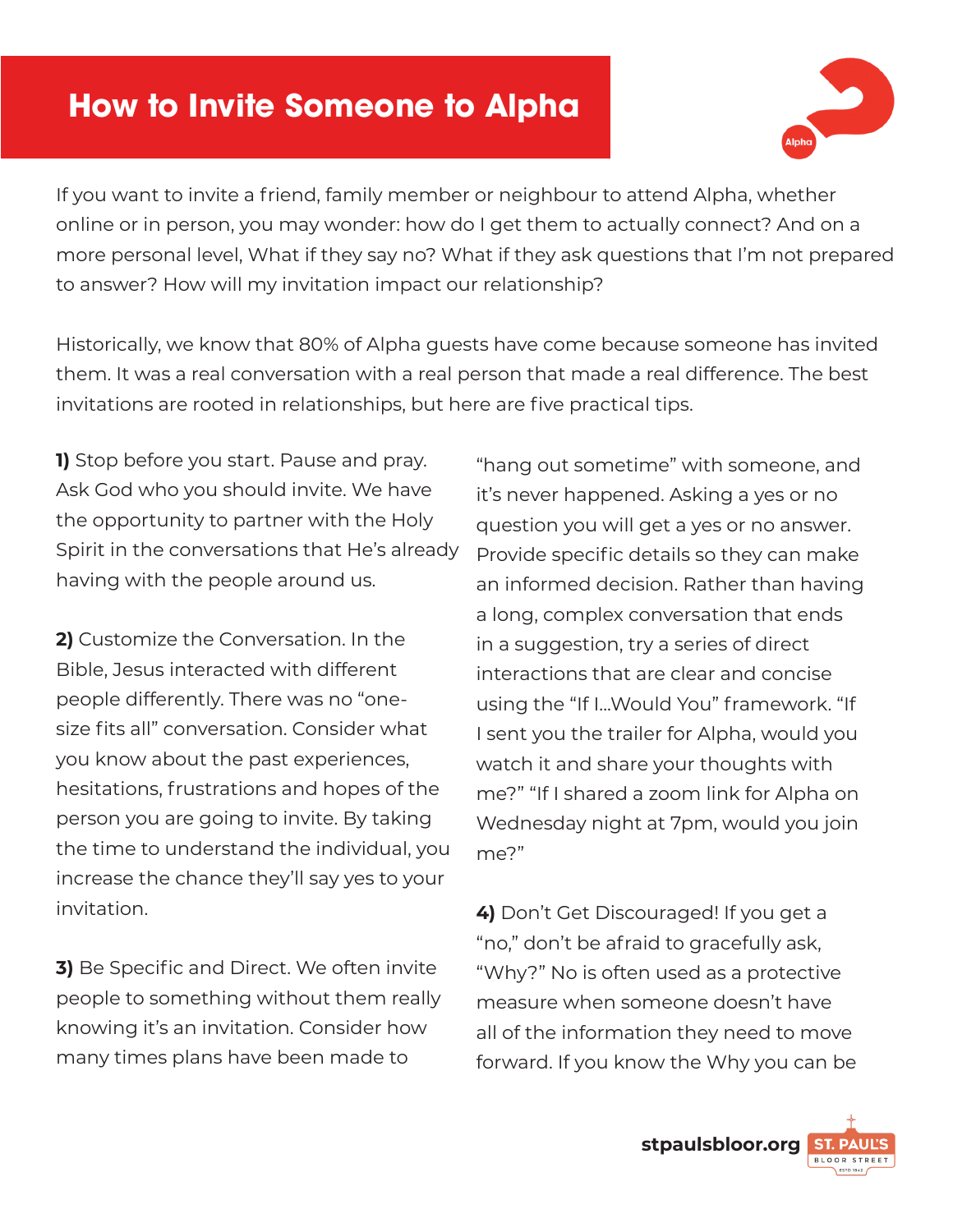a part of the solution. A "No" is not necessarily the end of the opportunity. People may say no for a number of reasons, and most of them will have nothing to do with you as a person! Accept the no with grace and revisit step 2, considering if there is a different way to approach the individual. Maintaining the relationship is key, so demonstrate that you care more about them then getting a yes from them.



## **5) Think about "Who do I know?"**

- Sitting near me in church
- Sitting with me at coffee time
- Someone in my Connect Group
- Someone from another Group in Church
- Someone who is a shut-in (Virtual Alpha)
- Someone who is lonely?
- Someone who started Alpha but dropped out
- Someone who has been on my heart for some time
- A neighbour
- Someone at my Book Club, Tennis Club, Fitness Club etc.
- A work colleague
- A family member
- Someone who is a lapsed church attender
- Someone who goes to another church with doesn't offer Alpha (not yet!)
- A friend of a friend who could use some love!
- Someone who wanted to attend Alpha in the past but had a scheduling problem

## **Sample Invitation Email Template (Modify at will!)**

**Example 1:** Would you be interested in attending an online Alpha Course with me? The introduction is on April 20, from 7:00-8:15pm.

Alpha considers many of the big questions of life from a Christian perspective in a relaxed, non-judgmental environment. I have heard many good things about it and thought it would be fun to go through the course together – at least the introduction.

**Example 2:** Many people are thinking about the big questions of life during this pandemic. The Alpha Course considers many of these questions from a Christian perspective in a relaxed, non-judgmental environment. Would you attend an online Alpha Introductory night with me? April 20 from 7:00-8.15 pm.